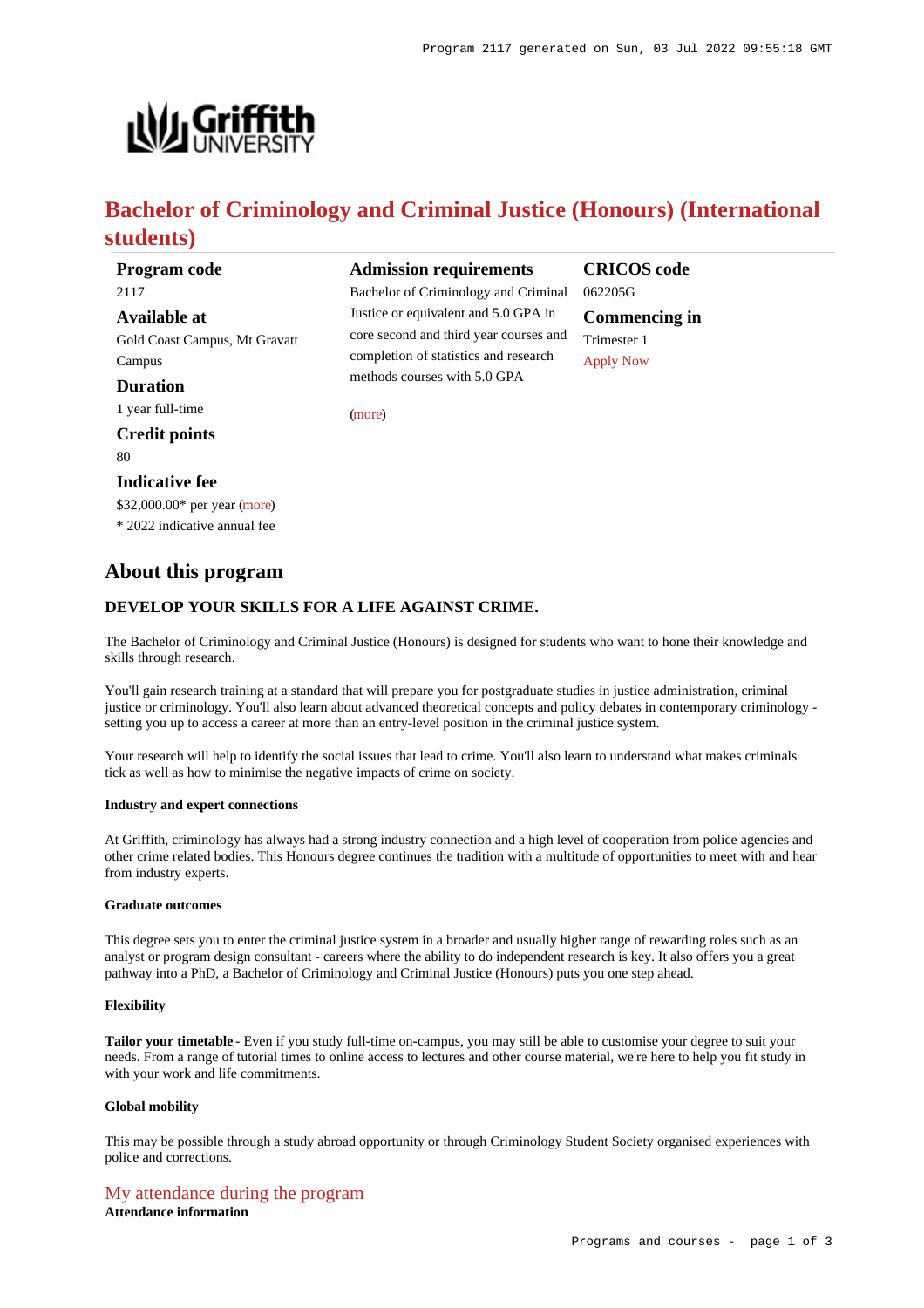The Bachelor of Criminology and Criminal Justice (Honours) is offered full-time and part-time on-campus unless otherwise approved by the Head of School.

For the coursework component of the degree, full-time students will generally attend 2 hours of scheduled classes per course. For the dissertation component of the program, students will meet with and receive regular feedback from their supervisors.

#### **Studying amid COVID-19**

The University's Mandatory COVID-19 Vaccination or Testing policy is under review and consultation and will be suspended from 14/4/2022. Please visit [Studying amid COVID-19](https://www.griffith.edu.au/coronavirus/studying-amid-covid-19) for more information.

# **COVID-19 and Travel Restrictions for commencing students only**

International students must be in Australia and able to attend campus to commence this program. Arrangements for continuing students unable to travel to Australia will be advised by the School.

If you are an International student on a student visa, you must ensure that you enrol in a way that will allow you to complete your enrolment within the expected program duration as stated on your Confirmation of Enrolment (CoE).

#### **Work-integrated learning**

There are no mandatory work and/or industry experience that students need to complete in this program in order to be eligible to graduate.

# [My career opportunities](https://www148.griffith.edu.au/programs-courses/Program/2117/Overview/International#opportunities)

# **My career opportunities**

#### **Key employment sectors\***

- Policing and security
- Criminal Intelligence
- Probation and parole
- Courts and justice services

## **Potential job outcomes**

- Criminal analyst
- Crime program director
- Policy adviser
- Crime researcher

As an Honours student, you'll also be uniquely placed to further your research into crime-related areas. This is your pathway into a PhD.

*\*Source: [Australian Government Job Outlook](https://joboutlook.gov.au/).*

# [Pathways to further study](https://www148.griffith.edu.au/programs-courses/Program/2117/Overview/International#pathways)

**Pathways to further study**

The Honours year (or equivalent) is an essential prerequisite for enrolment in a Higher Degree Research such as Master of Philosophy (MPhil) or Doctor of Philosophy (PhD).

# [What are the fees?](https://www148.griffith.edu.au/programs-courses/Program/2117/Overview/International#fees)

## **International students**

An International student is one who is not:

- an Australian or New Zealand citizen or
- a person who has Australian permanent resident status.

#### **Indicative annual tuition fee**

The indicative annual tuition fee is calculated based on a standard full-time study load which is usually 80 credit points (two full-time trimesters).

The indicative annual tuition fee is based on current conditions and available data and should only be used as a guide. These fees are reviewed annually and are subject to change.